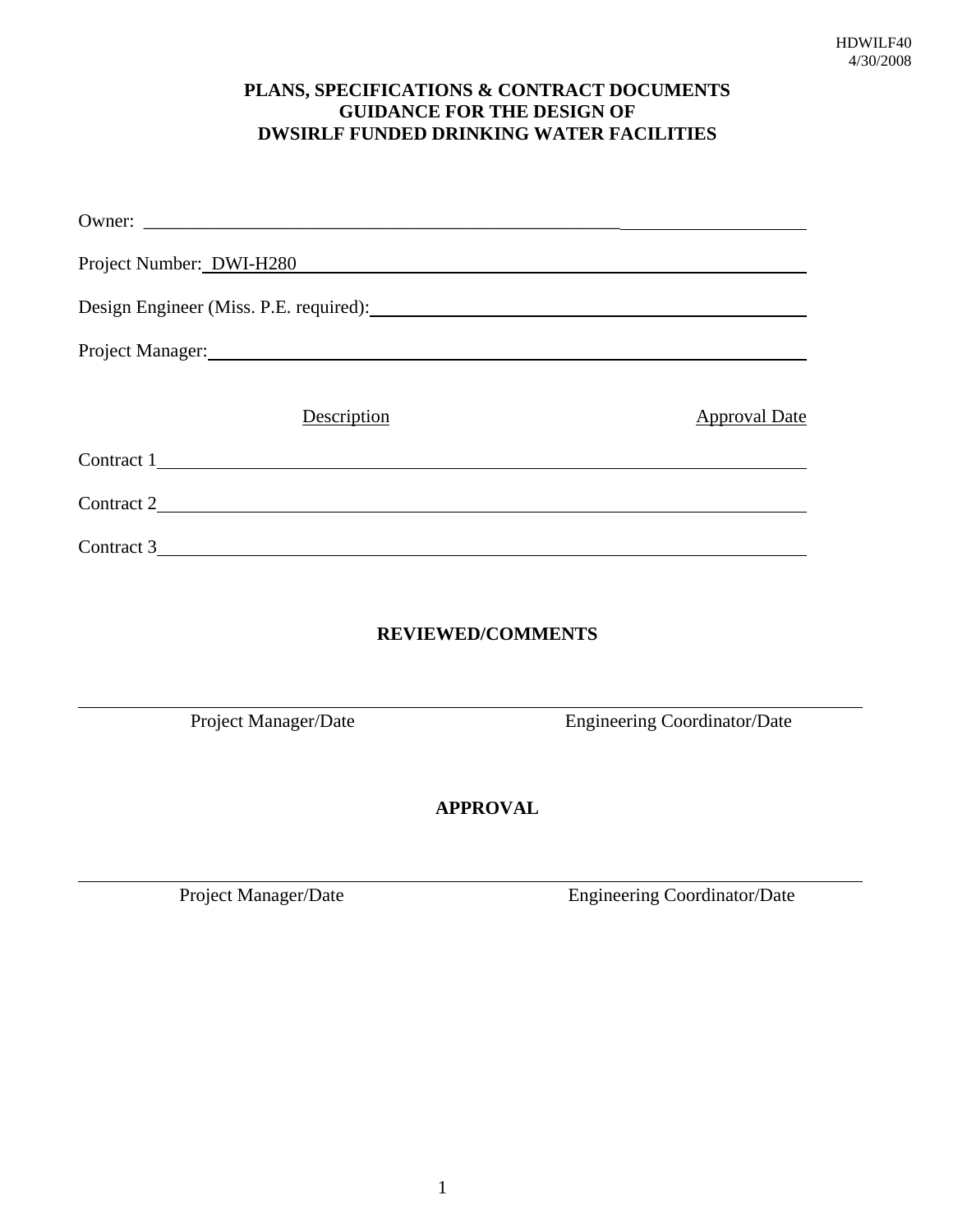### **GENERAL**

# **10. INTRODUCTION AND APPLICABILITY**

This document, Guidance for the Design of DWSIRLF Funded Drinking Water Facilities ("Guidance") should be used as a guide in the design and preparation of plans and specifications for DWSIRLF funded publicly owned drinking water facilities projects, insofar as this guidance is applicable to normal situations for an individual project. Plans, specifications, and contract documents should conform to the applicable items in the Guidance.

The technical review of DWSIRLF projects will be performed herein but by MSDH/DWSRF personnel. All DWSIRLF designs shall also conform to the technical requirements of the MSDH/BPWS, which are contained in their Recommended Minimum Design Criteria For Community Public Water Supplies ("Criteria"), or its successor.

It should be recognized that simply complying with the items above does not ensure that a design is correct, or even adequate, but only minimally acceptable to the Department. High quality projects will routinely exceed the minimum standards stipulated herein, and such quality will likely be reflected in the performance, value and satisfaction obtained from such a design. Further, the Department neither warrants nor assumes any responsibility for any design of any project governed by this Guidance. It is the owner's and/or design engineer's responsibility to ensure that such project designs and specifications are correct and adequate. Should anything contained herein appear to conflict with good design practice, such instance should be brought to the Department's attention immediately for resolution.

Plans, specifications and contract documents that vary from this guidance may be submitted and approved (as specified by applicable regulations) when properly justified by the consulting engineer and/or supported by reference to standard industry texts, EPA publications, or other appropriate publications. Although the words "shall" and "must" are used extensively, they are to be interpreted in the context of this Guidance.

It is recognized that this Guidance does not completely address every conceivable situation concerning the design, inspection, testing, or contracting of publicly owned drinking water facilities construction. Therefore, when any issue arises which is not explicitly covered by the Guidance, the Department may require additional documentation or justification of the reasonableness or adequacy of the plans, specifications and contract documents. The Department may withhold completion of review or approval until such documentation, justification, or document changes are submitted and determined acceptable.

Any revisions, changes, addenda, etc. to reviewed and/or approved plans or specifications shall also be made in accordance with this section. Such revisions shall be submitted to the Department for review and approval. If such is by change order, see the Department's guidance and checklist for change order review, in addition to this document. Record drawings clearly showing such alterations shall be submitted to the Department at the completion of the work.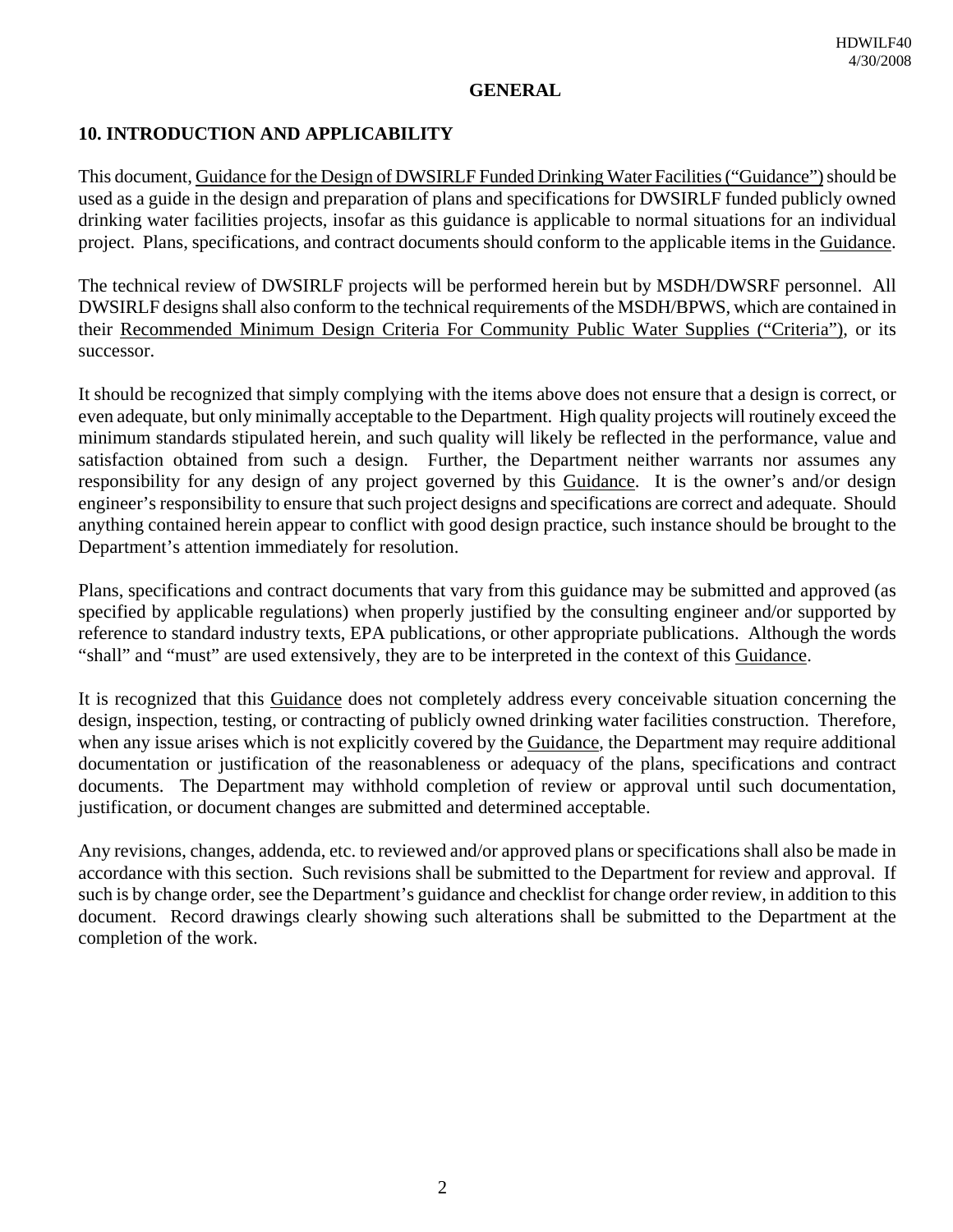# **11. GENERAL CONTRACT DOCUMENTS**

\_\_\_ Check to see that all items required in "Required Contract Document Provisions" (HDWI75) are included.

\_\_\_ Check to see that the required "Supplemental General Conditions" (HDWI77) are included.

### **11.1 Biddability and Constructability**

- a. All bid items shall be covered by an appropriate measurement and payment paragraph and vice versa.
- b. Divide total requirements, when economically feasible, into small tasks or quantities to permit maximum participation of minority and women's businesses.
- \_\_\_ c. Quantities shown on the plans shall agree with those listed on the bid form.
- d. All requirements shall be clear and concise.
- e. All work shall require methods and materials which, insofar as practical, appear to be cost effective, logical, and reasonably accomplishable by a competent contractor.
- \_\_\_ f. There shall be no conflicts or confusion between the plans and the specifications or any sections thereof.

#### **11.2 DWSIRLF Eligibility**

Are all bid items eligible in accordance with Appendix A of the DWSIRLF Regulations?

If not, are they clearly separated and labeled as ineligible?

# **11.3 Comparison of Facilities Plan to Plans and Specifications**

The quantities in the plans and specifications must generally agree with the facilities plan.

| <b>Facilities Plan</b> | Plans and Specifications |
|------------------------|--------------------------|
|                        |                          |

Water Lines

| Size, in. Length, ft. |  | Size, in. | Length, ft. |
|-----------------------|--|-----------|-------------|
|                       |  |           |             |
|                       |  |           |             |
|                       |  |           |             |
|                       |  |           |             |
|                       |  |           |             |
|                       |  |           |             |

#### Booster Stations and Wells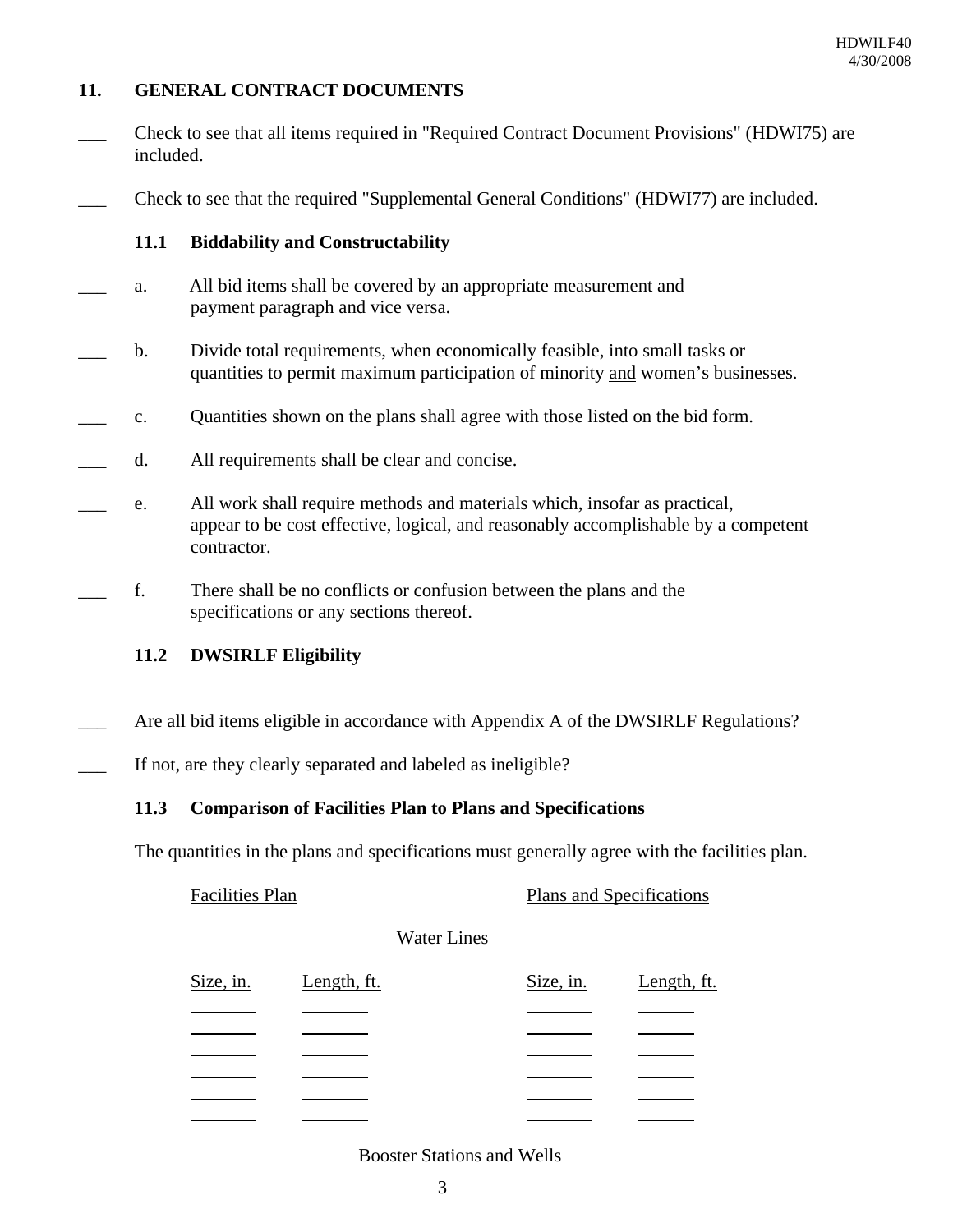| Location or Capacity,<br>ID Number gpm | Location or Capacity,<br><b>ID</b> Number gpm |  |
|----------------------------------------|-----------------------------------------------|--|
|                                        |                                               |  |
|                                        |                                               |  |
|                                        |                                               |  |
|                                        |                                               |  |
|                                        |                                               |  |
|                                        |                                               |  |

### Treatment Units / Water Storage Tanks

| Description, Size, Etc. |       | Description, Size, Etc. |
|-------------------------|-------|-------------------------|
|                         |       |                         |
|                         | Other |                         |
|                         |       |                         |
|                         |       |                         |

#### **11.4 Environmental Impact and Other Submittals**

a. Have adequate provisions have been made for minimizing erosion during construction?

( ) YES ( )NO

b. Do the IGR agencies, facilities plan or FONSI/CE require mitigative measures or special construction methods?

( )YES ( )NO

If yes, list them and indicate whether they are included in the plans/specs. \_\_\_\_\_\_\_\_\_\_\_\_\_\_\_\_\_\_\_\_\_\_\_\_\_\_\_\_\_\_\_\_\_\_\_\_\_\_\_\_\_\_\_\_\_\_\_\_\_\_\_\_\_\_\_\_\_\_

\_\_\_\_\_\_\_\_\_\_\_\_\_\_\_\_\_\_\_\_\_\_\_\_\_\_\_\_\_\_\_\_\_\_\_\_\_\_\_\_\_\_\_\_\_\_\_\_\_\_\_\_\_\_\_\_\_\_

c. Has a Water Withdrawal/Well permit been issued?

 $( )$ Yes  $( )$ No  $( )$ NA

The permit must be issued prior to approval of P/S/CD.

d. Has a solid waste disposal permit been issued?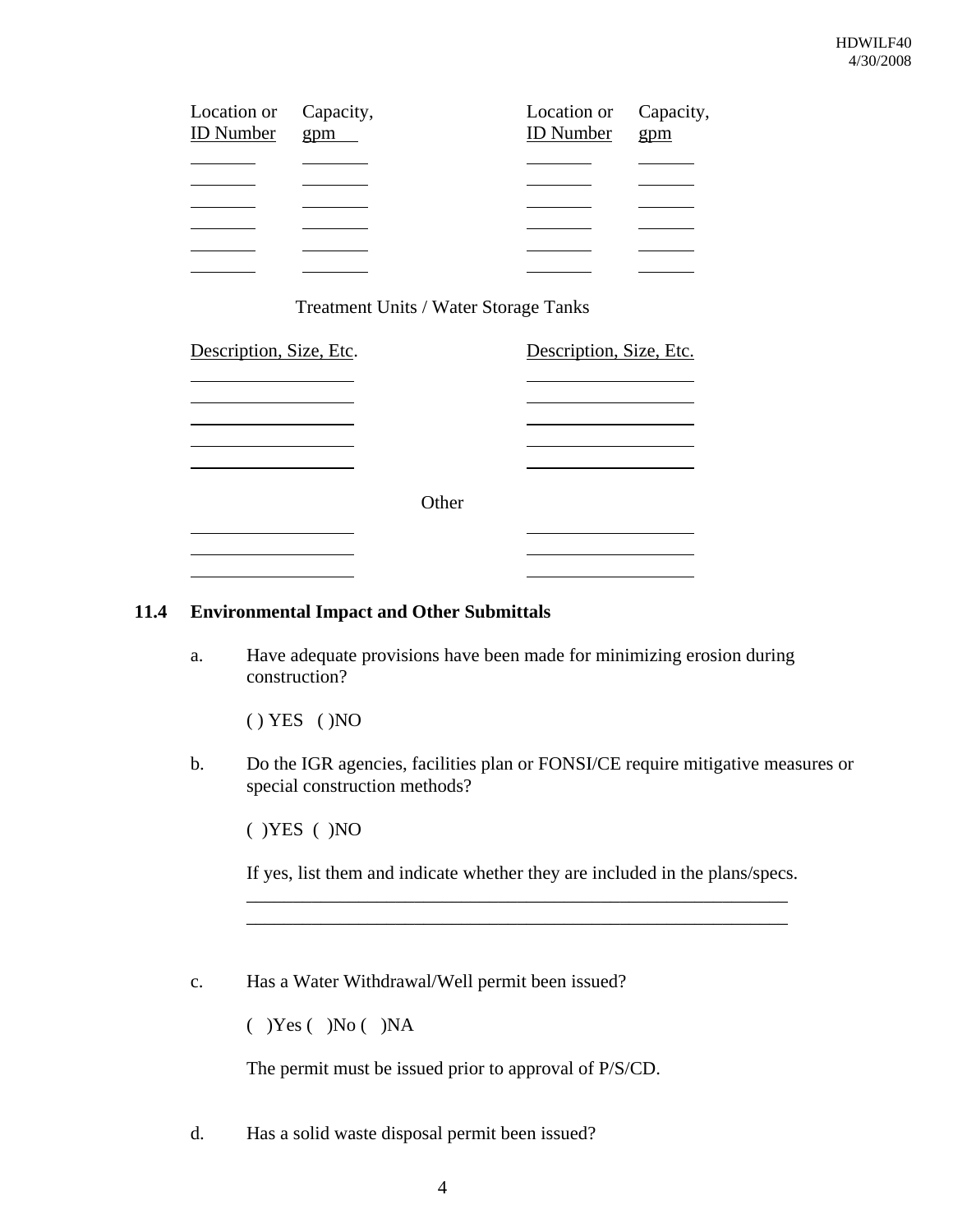( )Yes ( )NO ( )NA

(If applicable fill out Chapter 70 of NPELF40)

e. Has an NPDES or state operating permit been issued?

 $(Y)$ Yes  $(Y)$ No  $(Y)$ NA

(If applicable, fill out the appropriate chapter of PESRF40 regarding treatment)

The permit must be issued prior to approval of P/S/CD for treatment facilities.

f. Will the project affect a designated flood plain?

( )Yes ( )No

If so will E.O. 11988/12148 be followed (mitigation of effect of the project on the Floodplain, FEMA comments)?

 $(Y)$ Yes  $(Y)$ No  $(Y)$ N/A

# **12. PLANS**

# **12.1 General**

- Complete plans of existing and proposed facilities shall be submitted for projects. All plans shall bear a suitable title showing the name of the owner, whether a municipality, district, association, or institution. They shall show the scale in feet, a graphical scale, the north point, and date. The plans shall be signed, sealed, and dated by the Mississippi Registered Professional Engineer responsible for their development in a manner consistent with the requirements of the State Board of Registration for Professional Engineers and Land Surveyors, as they apply generally to the practice of engineering. Nothing herein is to be construed as allowing any such work to be performed other than by or under the direct supervision of a Registered Mississippi Professional Engineer.
- The plans shall be of professional quality, clear and legible (suitable for microfilming). They shall be drawn to a scale that will permit all necessary information to be plainly shown. At least one set of full-size plans (24 inches x 36 inches) shall be submitted. Generally, the size of the plans should not be larger than 30 inches x 42 inches. Datum used should be indicated. Locations and data of test borings and wells, when made, shall be shown on the plans.
- Detail plans shall consist of: plan views, elevations, sections and supplementary views which, together with the specifications and general layouts, provide the working information for the contract and construction of the facilities. They shall also include: dimensions and relative elevations of structures, the location and outline form of equipment, location and size of piping, water levels, and ground elevations.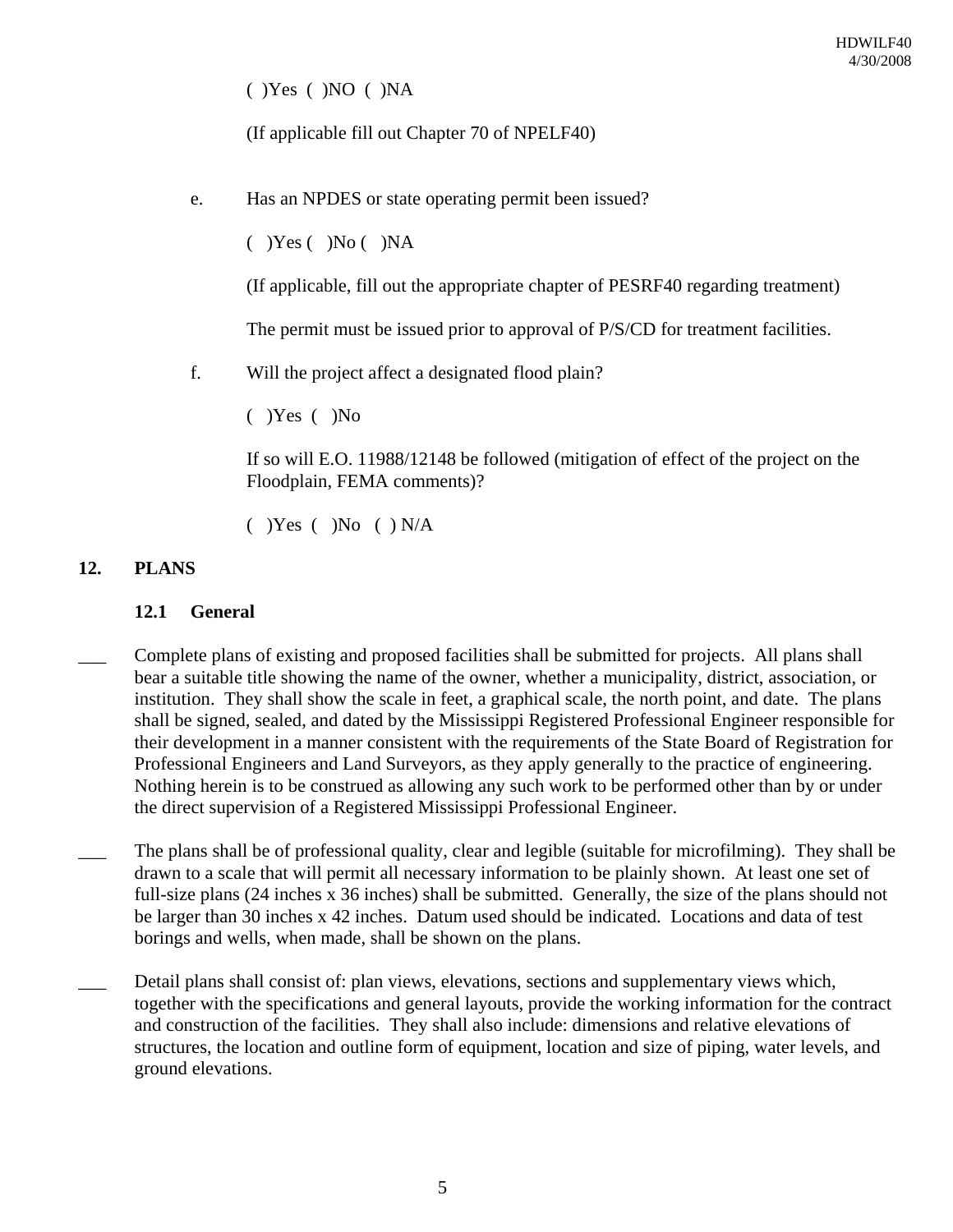# **12.2 Location Plan**

The plans shall show the following:

- \_\_\_ a. Any municipal, district, association, etc., service area boundaries.
- b. The location of the facilities and connecting water mains.
- \_\_\_ c. Size, location, dimensions, and elevations of all existing and proposed plant facilities.
- \_\_\_ d. The plans for drinking water treatment facilities that include unit processes that require a wastewater permit shall include a drawing which shows adjacent zoning, the surrounding property lines and that the required 150 foot buffer zone will exist for facilities with wastewater permits. The buffer zone is not required where the adjoining property, dwelling, or commercial establishment is zoned or used for commercial or industrial use, or for collectors, interceptors, or pump stations, or where written waivers from affected property owners are submitted *and a variance is granted by the Permit Board.*

# **13. SPECIFICATIONS**

- Complete technical specifications for the construction of water lines, storage tanks, water wells, booster stations, treatment facilities, and all other appurtenances, shall accompany the plans.
- The specifications shall be signed, sealed, and dated by the Mississippi Registered Professional Engineer responsible for their development in a manner consistent with the requirements of the State Board of Registration for Professional Engineers and Land Surveyors, as they apply generally to the practice of engineering. Nothing herein is to be construed as allowing any such work to be performed other than by or under the direct supervision of a Mississippi Registered Professional Engineer.
- The specifications accompanying construction drawings shall include, but not be limited to, all construction information not shown on the drawings which is necessary to inform the builder in detail of the design requirements for the quality of materials, workmanship and fabrication of the project.